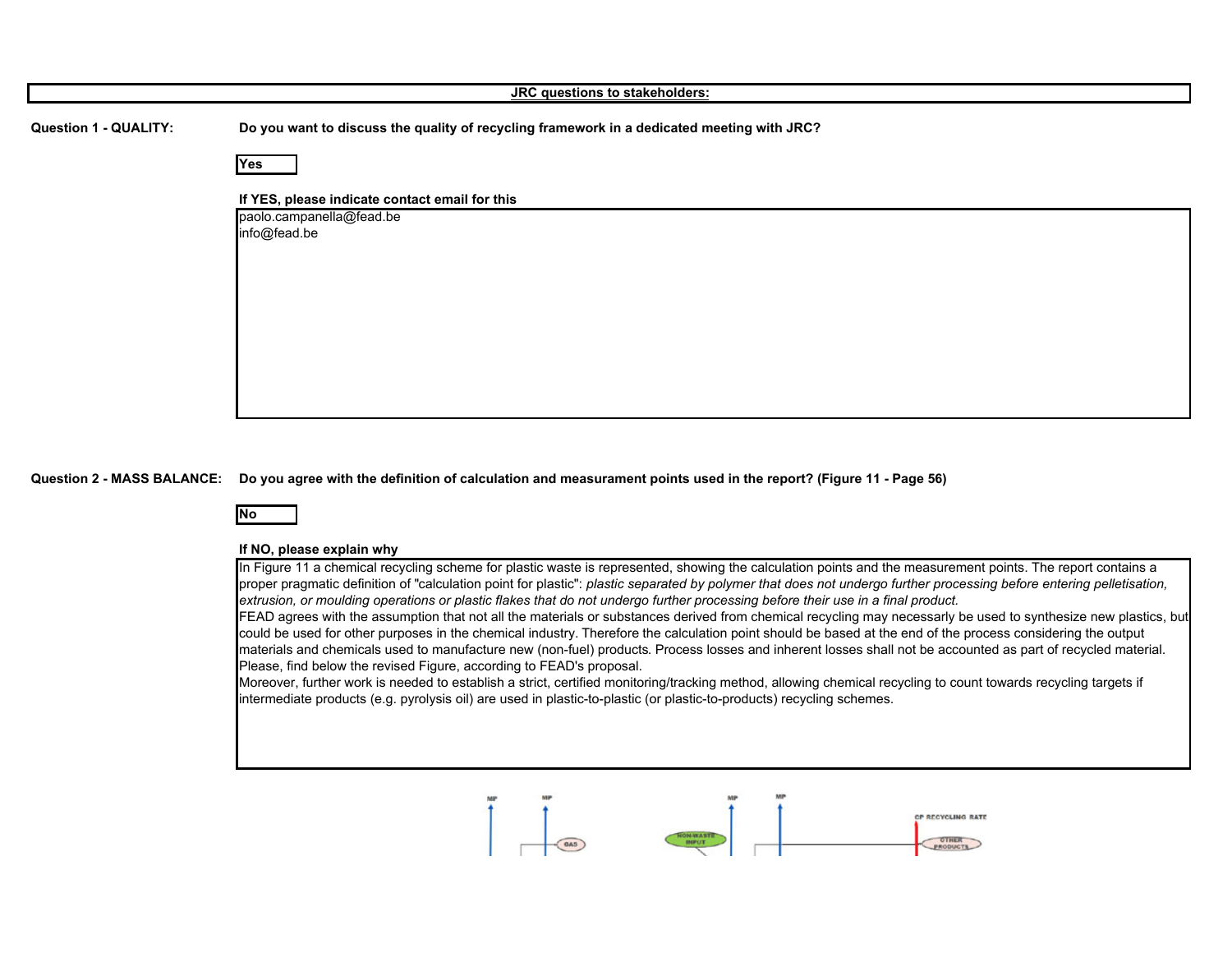

**Question 3 - MASS BALANCE: Do you agree with the allocation used for calculating the recycling rate for input waste (waste feedstock - non-waste feedstock)? (Equation 6 - Page 60)**

# **Yes**

## **If NO, please explain why**

The proposed equation 6, a standard proportion between waste and non-waste feedstock and the mass of recycled material, seems to be a logical and good compromise, when the stoichiometry is unknow.

It is important to emphasise that the chemical recycling process is, in most cases, a "black box", from which it is impossible to determine the stoichiometry. Unlike the mechanical recycling process, which is very transparent and straightforward. It would be necessary for the chemical process to be, first of all, validated by an external entity/body able to certify the technology and reveal the mathematical model of the relationship between input and output.

This could also be an opportunity for the chemical industry to demonstrate exactly how much waste input is involved in the production of secondary raw materials and thus overcome the necessary simplification of the linear proportion.

## **Question 4 - BIO-WASTE:**

**Article 1.13 of the Directive (EU) 2018/851 states "For the purpose of calculating whether the targets laid down in points (c), (d) and (e) of Article 11(2)**  and in Article 11(3) have been attained, the amount of municipal biodegradable waste that enters aerobic or anaerobic treatment may be counted as **recycled where that treatment generates compost, digestate, or other output with a similar quantity of recycled content in relation to input, which is to be used as a recycled product, material or substance." This rule is also similarly stated in in Recital (48) of the same Directive. We propose that this**  calculation rule becomes technology neutral (i.e., not just mentioning aerobic or anaerobic treatment but including any biological, chemical or physical **biowaste recycling technology). Do you agree? (Page 80)**

# **No**

#### **If NO, please explain the reason(s) why this rule should only apply to aerobic or anaerobic treatment**

FEAD is not in favour of chainging the definition and of opening up the bio-waste recycling process to "any other technology", that are currently unable to provide adequate standards of quality and efficiency.

The use of technologies such as pyrolysis for biochar should be thoroughly assessed before deciding on how inherent losses should be reported. It is therefore premature to assume that the amount of waste entering these operations could be counted as recycled (as it is the case for aerobic or anaerobic treatments). This i i ll t f bi d d bl l ti W d d t d th l i b hi d th d f l l l i fi ld b t t l i h t l d t b h k d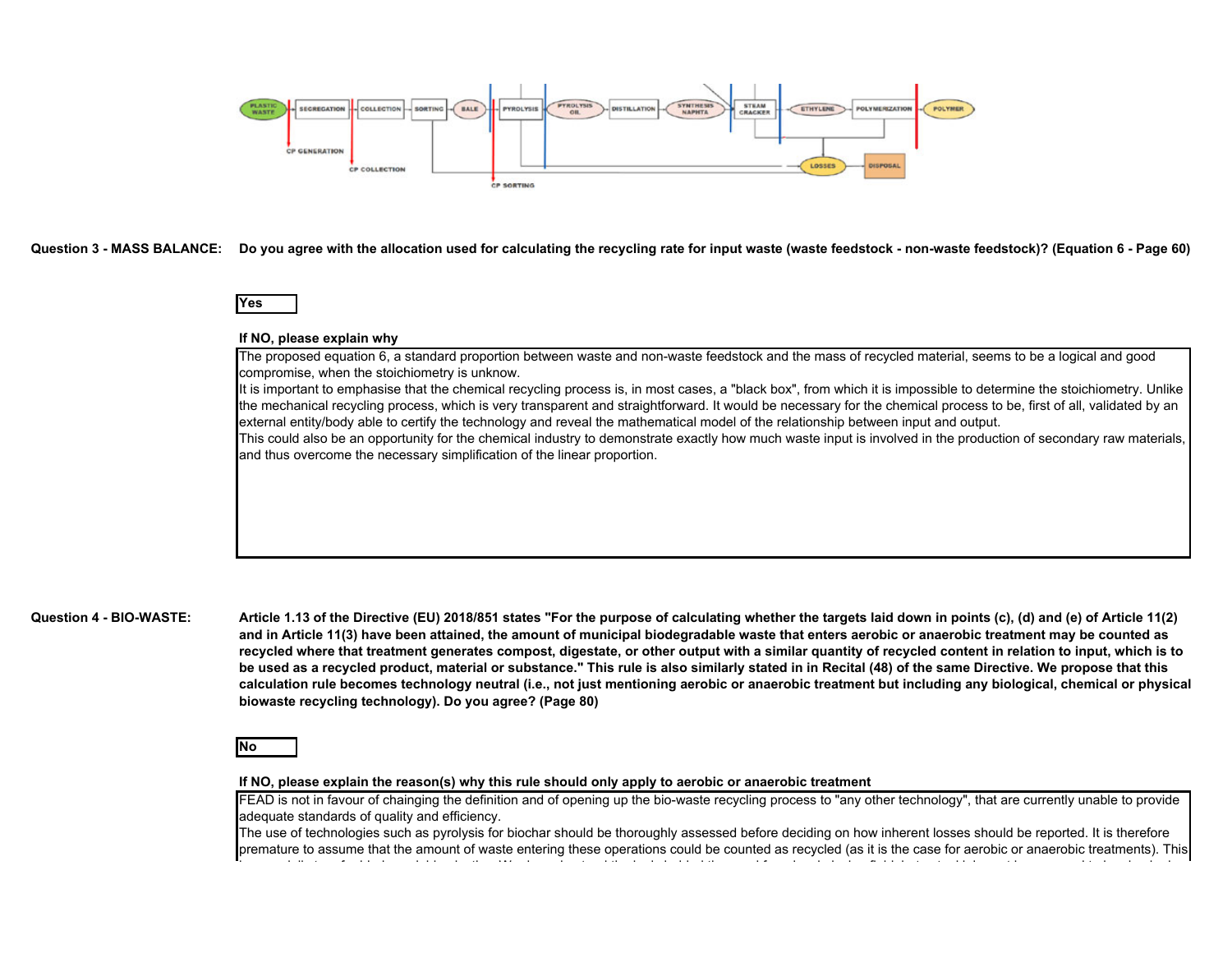is especially true for biodegradable plastics. We do understand the logic behind the need for a level playing field, but actual inherent losses need to be checked for each technology.

 It would be necessary for the new technology to be, first of all, validated by an external entity/body able to certify it and reveal the mathematical model of the relationship between input and output.

The current legislative framework has already taken a clear direction with regard to organic waste and everything is moving towards a higher quality of separate collection in order to improve subsequent treatment. Most of the investments made by the waste management industry are going in this direction and many efforts are being made to raise the level throughout the whole chain, from collection to final recycling. It is important to continue on this path and to continue to obtain a high quality material that can be returned to nature and give added value and nutrients to the soil, through aerobic and anaerobic treatments.

#### **Question 5 - BIO-WASTE:**

**In the same articles of Question 3: "For the purpose of calculating whether the targets laid down in points (c), (d) and (e) of Article 11(2) and in Article**  11(3) have been attained, the amount of municipal biodegradable waste that enters aerobic or anaerobic treatment may be counted as recycled where **that treatment generates compost, digestate, or other output with a similar quantity of recycled content in relation to input, which is to be used as a recycled product, material or substance." We find that the concept of recycled content in this context is confusing and needs to be clarified. Do you agree? (Page 81)**

# **No**

## **If NO, please explain why not.**

The reccomendations made for the mentioned article, as stated in the Report, are related to the calculation rules of recycling rate for biodegradable waste and compostable plastic waste. FEAD does not agree with this premise, because compostable plastic waste cannot be associated and compared with biodegradable waste at all.

The current definition refers to products obtained at the end of aerobic and anaerobic treatment processes. FEAD does not believe that opening up to any other (still premature) technology and to compostable plastic waste is acceptable.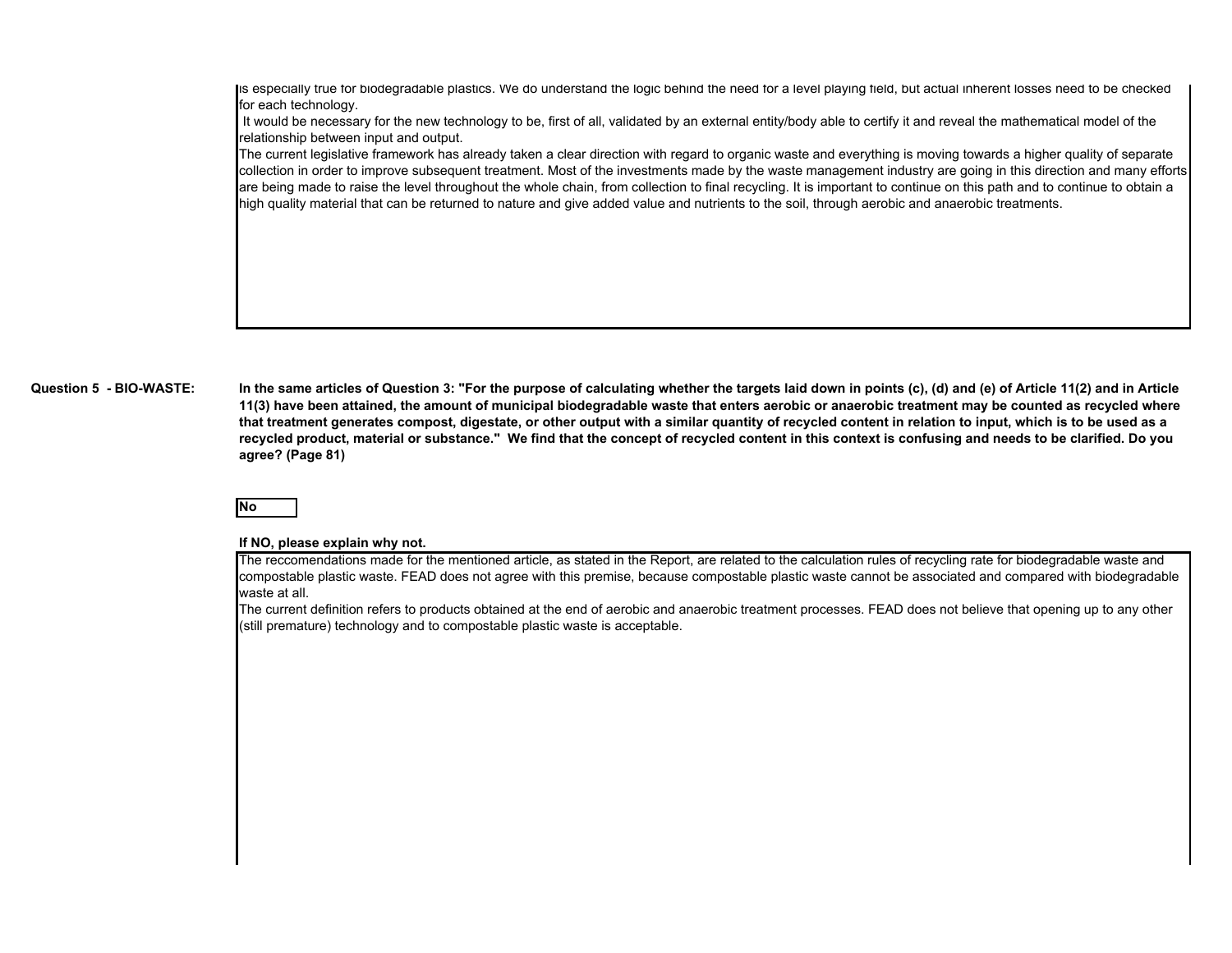**Question 6 - BIO-WASTE:**

**Concerning inherent losses, Recital (46) of the Directive (EU) 2018/851 states: "Losses in weight of materials or substances due to physical or chemical transformation processes inherent in the recycling operation whereby waste materials are actually reprocessed into products, materials or substances should not be deducted from the weight of the waste reported as recycled.". We propose that inherent losses are technology neutral and linked to the type of waste material rather than the specific recycling technology. E.g. for bio-waste inherent losses could be equal to, at most, the maximum amount of material that could be degraded according to EN 13432. Do you agree? (Page 81)**



### **If NO, please explain why.**

The harmonisation of criteria concerning the inclusion of inherent losses along any other technilogies used for recycling both bio-waste and compostable plastic waste, regardless of the process occuring, is not consistent with the state of art.

First of all a clear definition of "inherent losses" is needed in order to be able to evalute objectively the proposals. Here again, the concept of 'technology neutral' must be avoided, as we do not know the mechanisms of the new processes that may be used in the near future. It would be necessary for the new technology to be validated by an external entity/body able to certify it and reveal the mathematical model of the relationship between input and output.

The use of 'other' technologies such as pyrolysis for biochar should be thoroughly assessed before deciding on how inherent losses should be reported. It is also premature to assume that the amount of waste entering these operations could be counted as recycled (as it is the case for aerobic or anaerobic treatments). This is especially true for biodegradable plastics entering those operations. FEAD does understand the logic behind the need for a level playing field, but actual inherent losses need to be checked for each technology.

**Question 7 - BIO-WASTE:**

**Our understanding is that compostable plastic in compost is a carbon (cellulose) source that acts as a soil improver (Page 71). Do you agree?**

**No**

#### **If NO, could you please give a reason why not? Please, provide details on the reasoning.**

Compostable plastics are plastics which degrade through the process of composting, which is a controlled aerobic process. A distinction between industrial composting and home composting is necessary. Industrial composting conditions require an elevated temperature between 50 °C and 60°C combined with a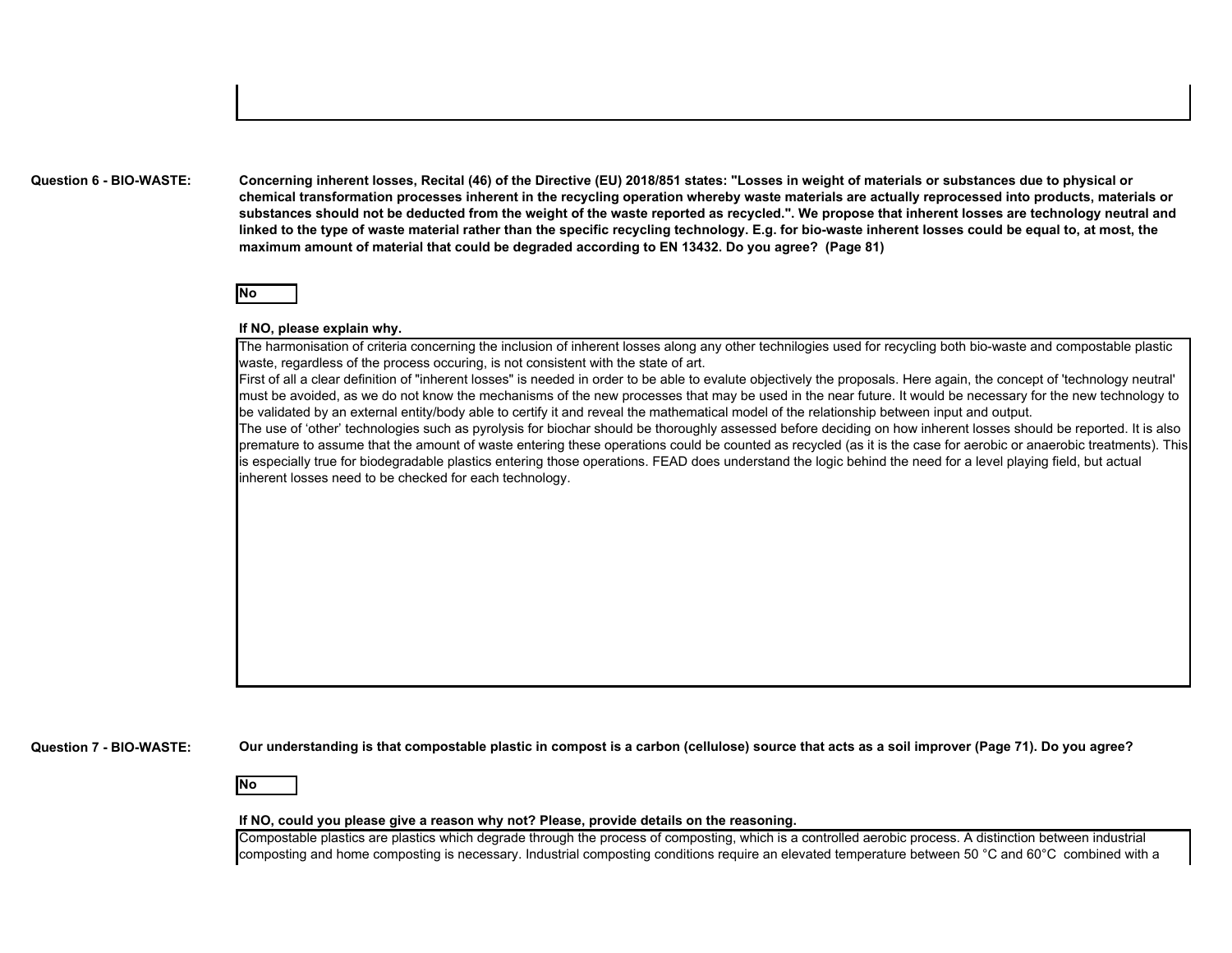relatively high humidity and the presence of oxygen. EN 13432 is a product norm for packaging materials, not a waste treatment norm, and complying with it cannot be considered a guarantee of complete industrial compostability. Home composting conditions have lower and less constant temperatures, making it a slower process, depending on the type of material. The existing standard for home composting is NF T 51800.

In the waste management system, compostable plastics only bring environmental benefits when there is a clear co-benefit: separating more bio-waste from residual waste without harming the quality of organic waste.

Given these points there should be an assessment framework with clear criteria that assesses in which applications the use of compostable plastics is indeed beneficial to the environment.

As long as the EN13432 conditions do not always correspond to the practical conditions in the existing industrial composting plants for bio-waste, the European norm on industrial compostability should be revised to reach the highest environmental benefit and efficiency in the composting process.

Moreover, at this moment there are no rules or policies looking at avoiding the use of non-biodegradable additives, which could harm the quality of compost. Even the EN 13432 standard allows for 10% non-biodegradable additives in packages. That is undesirable and potentially harmful for the quality of the compost and, subsequently, our soils. Furthermore, there are no policies regarding substances of concern, such as PFAS, that address the impact of compostable or biodegradable plastics on the quality of compost.

With this in mind, to achieve the goals of the circular economy, for the compostable plastics is essential to:

- set criteria for their use, in order to restrict the types of plastics that can be discarded in the bio-waste and that assess in which applications the use of compostable plastics is environmentally beneficial

- limit the use of compostable plastics to products that are difficult to separate from food waste and are likely to end up with food waste

- require that the limited and sustainable applications labelled as 'compostable' are certified according to an updated and improved EN 13432.

#### **Question 8 - BIO-WASTE: Could you identify any relevant recycling process affected by the changes proposed (Page 80) on the rules (apart from composting and anaerobic digestion)?**

FEAD would prefer the JRC to assess each technology (pyrolysis for instance), instead of proposing an all-encompassing approach. Being more specific on the type of technology would help to check the impact on well-established treatment options such as aerobic or anaerobic digestion.

**Question 9 - POTENTIAL IMPACTS:**

**The changes proposed to the calculation rules, if implemented in the EC legislation, will likely have impacts. Do you think that the list of impacts reported in Table 15 is comprehensive?** 

**No**